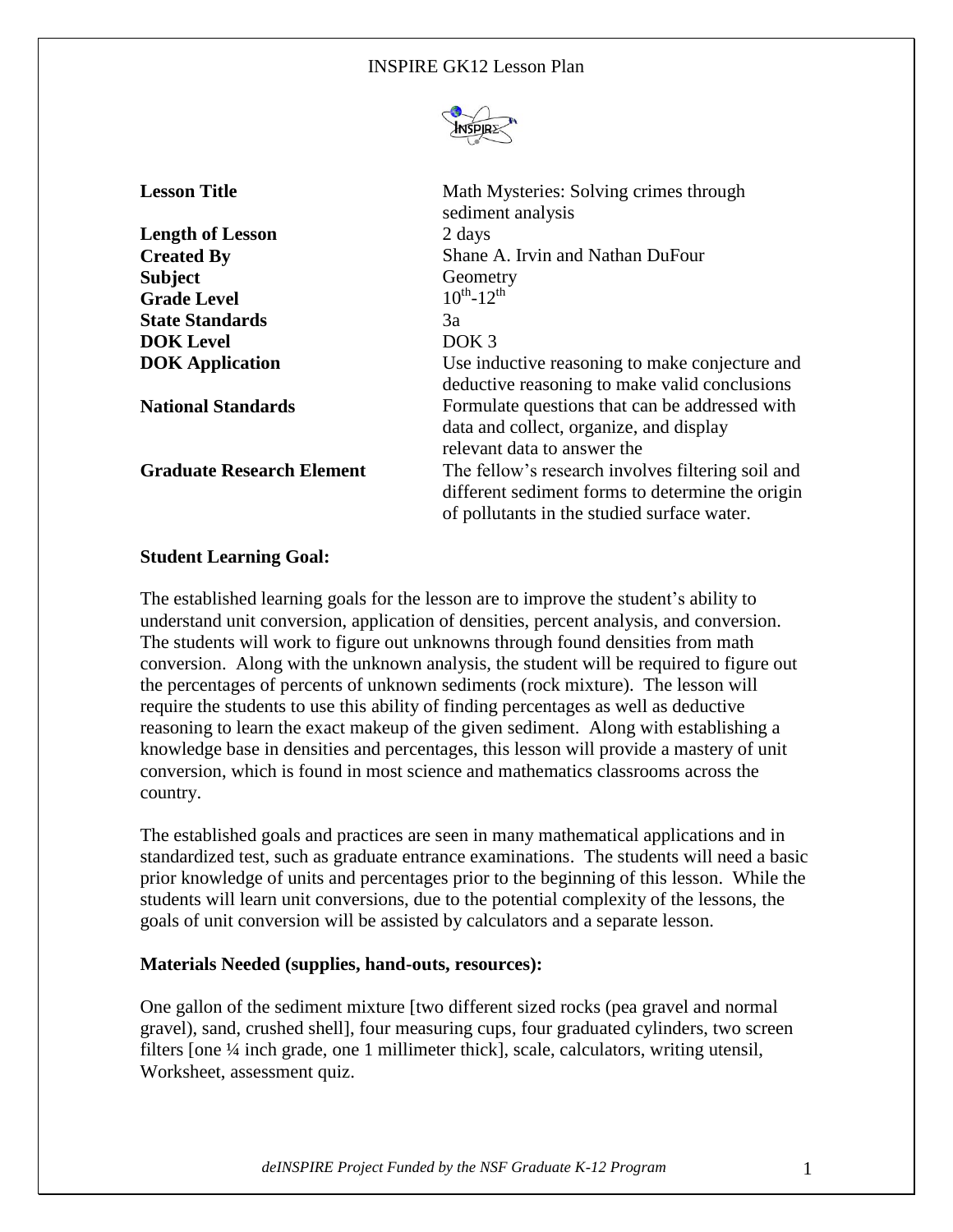

# **Lesson Performance Task/Assessment:**

An assessment with repetitive questioning the day following the lesson will prove understanding of the established goals. The assessment will contain questions of unit conversion (mainly volume measurement), densities measurements, and percentage mathematics. This assessment will occur after a short review to the students to make sure there is no doubt from the teacher that the students grasp the established goal.

# **Lesson Relevance to Performance Task and Students:**

The relevance to this lesson is found in the multitude of mathematics covered in it. While students prepare for college preparatory examinations, the students may not fully grasp what math they are using. Placing the lesson into this real world crime assessment will allow the student to see the relevance to density, unit conversion, and percentages to the STEM community. Along with the anticipatory set, the teacher can establish a list of objects found every day that rely on unit conversion and percentages:

Sales Tax (percentage) Interest (percentage) Different containers (unit conversion) Meter sticks (unit conversion)

# **Anticipatory Set/Capture Interest:**

The students will be called to be forensic scientist (open the lesson with writing CSI across the board, streaming crime scene tape, and playing The Who, Who Are You). Once the student's attention is captured I will explain the crime. A jeep with used in a crime has been obtained with a sediment all over it. The students must find out through educated deductions and testing where this truck is from. The individual breakdown of the sediment gets the teams closer and closer to their criminal.

# **Guided Practice:**

## Day 1:

The teacher will first establish a prior knowledge base for the students in the field of unit analysis and basic conversion. To fully master the subject of density, the student must understand the units of density and where the units come from.

Once this is established, the teacher will begin by taking the student through a crime scene. Explaining what happened (vague to prevent students from taking it too far), at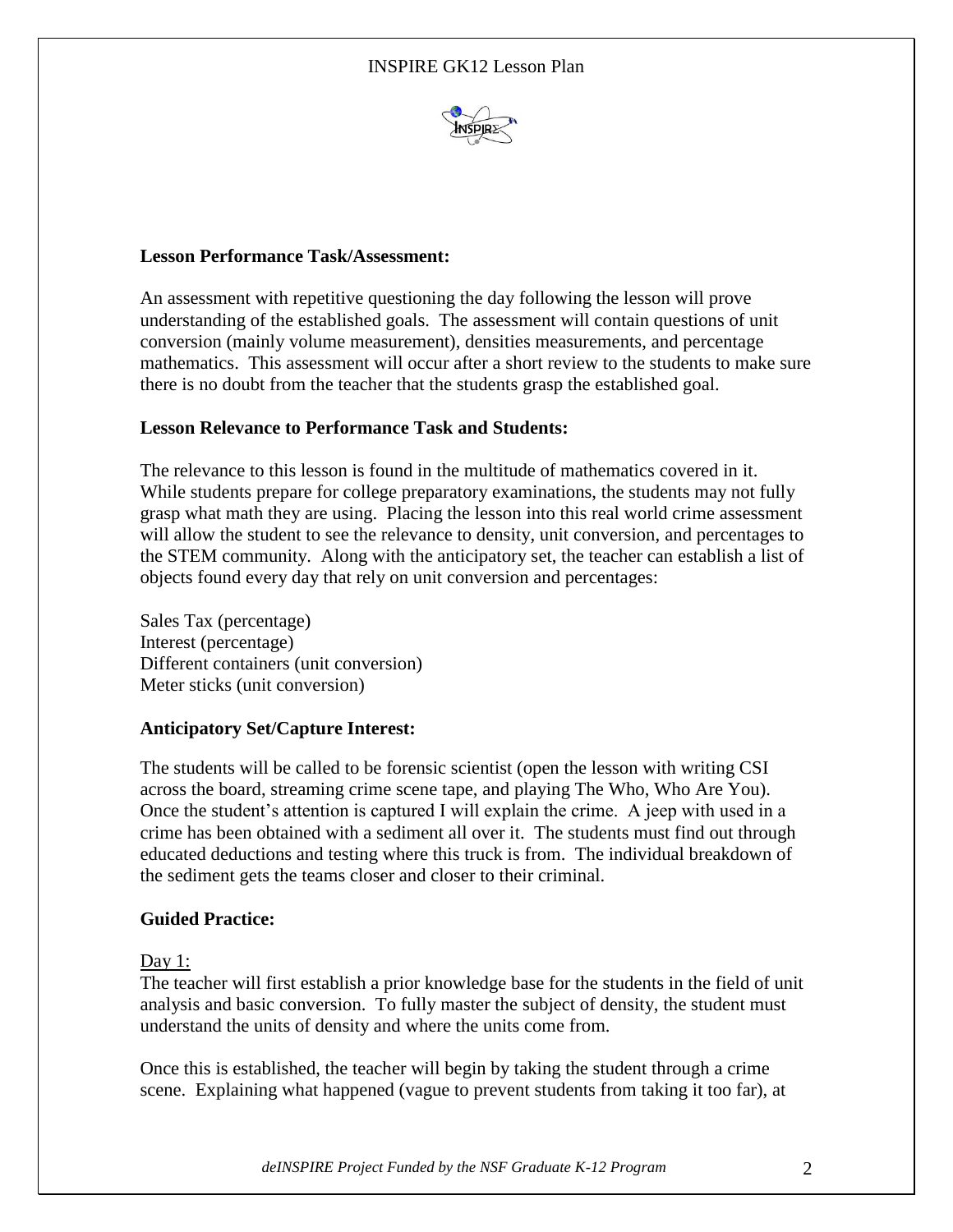## INSPIRE GK12 Lesson Plan



the same time providing what they must find out as crime scene investigators. Once the students have been given the anticipatory set, the students will sit through a lecture explaining what exactly was found, showing them the soil and explaining where it may have come from (Script Optional) and how they need to do analysis on it. The lecture will give a few examples and also provide the formulas on the board for everyone to see. The lecture will provide a basic refresher on unit conversion and densities. While some of the unit conversions will be tough, the teacher will provide these unit conversions as constants. Once the students have a grasp of unit measurements and densities, independent practice will begin.

#### Day 2:

The teacher will bring back the anticipatory set to get the students attention again. Citing the fact that it will be day two of the rigorous investigation, the students will pick up from where they left off. While the second day will be substantially shorter than day once with only one topic being covered, the topic could be tougher for the students to grasp, therefore extra time is given. This time will also be used for assessment of the student after the completion of both lessons.

#### **Independent Practice:**

#### Day 1:

The independent practice for the lesson will begin with the student being given the supplies for the lesson. The supplies will consist of one quart (four cups) of the sample. The students will receive a measuring cup, a graduated cylinder; two screen filters [one  $\frac{1}{4}$ ] inch grade, one 1 millimeter thick], calculators, and a writing utensil. The students will then conduct the experiment to worksheet specifications finding densities from mass and volumes (a scale must be provided for mass). The worksheet is attached. Once they find the densities, they will use the worksheet to find the locations of the densities. The worksheet will have some trick answers on it to find out if any students are skipping steps (not filtering the sample twice). As the students finish the lesson, get them to start to clean up their station to move back into regular teaching time.

#### Day 2:

The students will be asked to take their worksheets from the day before and start conducting percent analysis. The teacher will lecture on percent analysis before the students get a chance to complete the task. The students will then take the volumes from the samples collected the day before and try and find percentage of percent of the original sample. The blanks will be provided on the worksheet.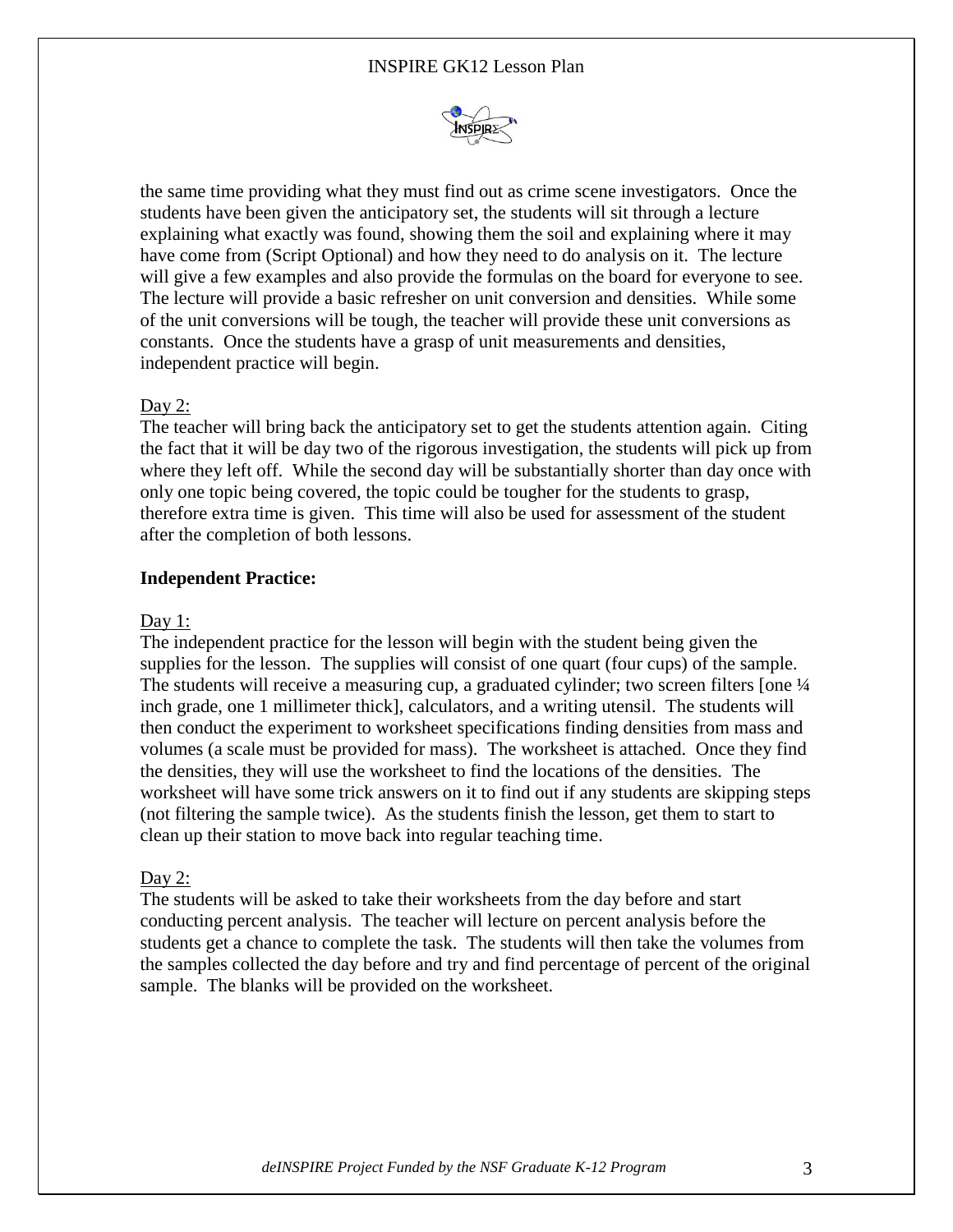

## **Remediation and/or Enrichment:**

Remediation:

In situations that remediation is needed the student can see the instructor for one on one tutoring. The student can also be paired with a high performing student with full understanding of the lesson.

#### Enrichment/Extension:

In situations where there is full understanding, the lesson can extended by incorporating more information percentages, unit conversions, and densities including, determining how the percentages and densities would change again if the students conducted a tertiary filter test on the soil. Individual IEP's will be supported.

### **Check(s) for Understanding:**

The teacher will perform a quiz after day two that covers examples of finding specific densities with given mass and volume, as well as finding volume or mass, with given densities (backwards compatibility). The students will also be asked about finding percentage of percent.

The instructor will then ask the students questions to assess their understanding of the subject:

#### **Why was it important to find the densities of each material?**

It was important to emphasize the difference in material type. Densities allow us to see the greatest differences in materials.

### **What else can densities be applied to?**

Any material science that has a classification of more than one material incorporates the importance of density.

#### **Where can we find percentage analysis?**

Sales Tax (additional cost percentage) Interest (loss and gain percentage) Science (prediction percentage) Statistics (percentage based statistics)

#### **Where can you apply percent analysis at home?**

What percentage of food consumed by members of the family, etc. Get the students to create their own percentages.